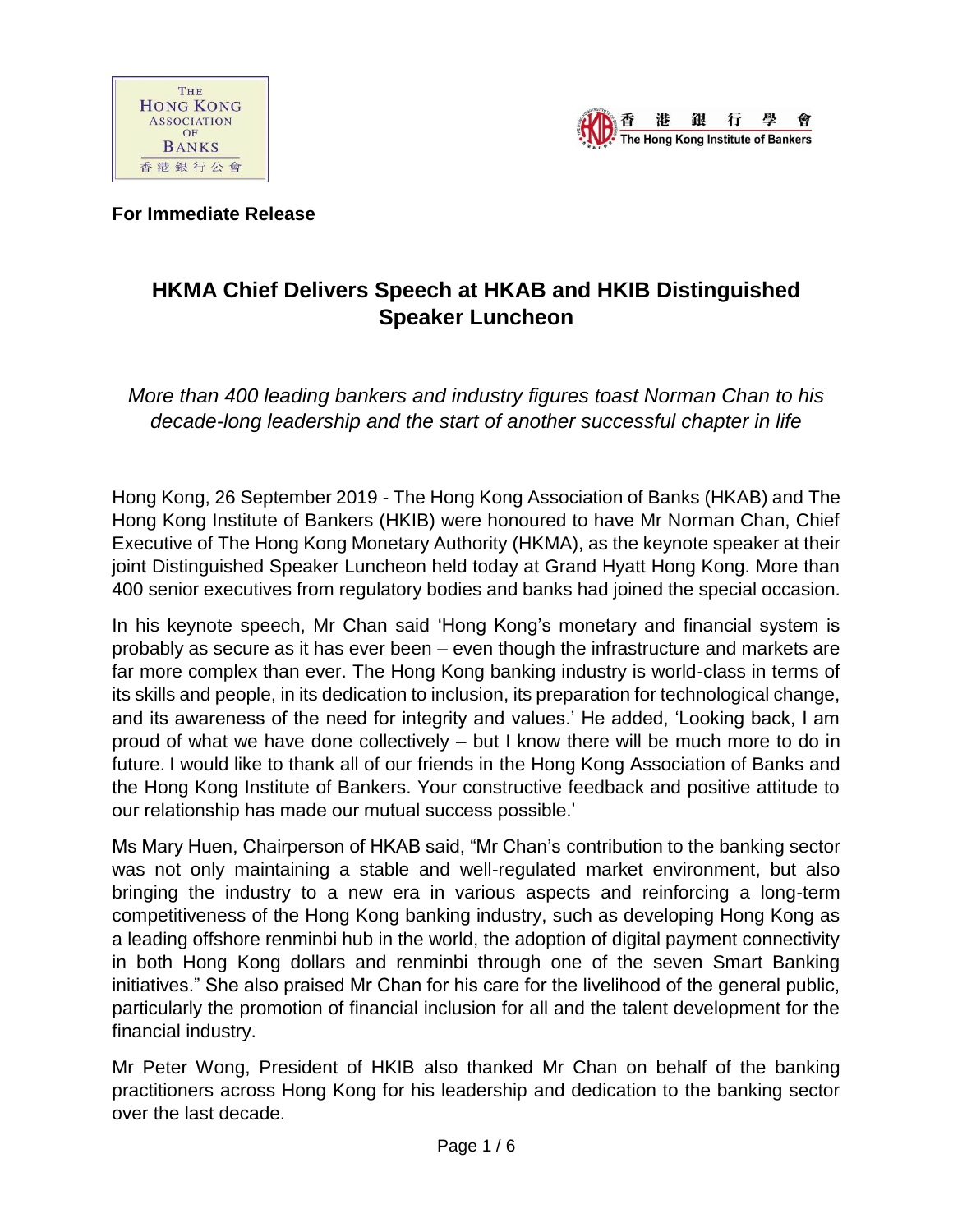



"Mr Chan took over as Chief Executive of the HKMA just as the full weight of the Global Financial Crisis was making itself felt. We were in uncharted territory, but his steady hand and wise guidance made sure that we not only weathered the crisis, but emerged stronger than ever," said Mr Wong, who went on to praise Mr Chan's decade of support for both Hong Kong's financial markets and its people. "Under his leadership, the HKMA has enhanced the industry's soft infrastructure: his support has been fundamental to our success in talent development, promotion of professionalism, and shaping conduct and culture."

## Photo caption:

#### **Photo 1**



Mr Norman Chan, Chief Executive of the HKMA, delivers a speech at the HKAB and HKIB Distinguished Speaker Luncheon.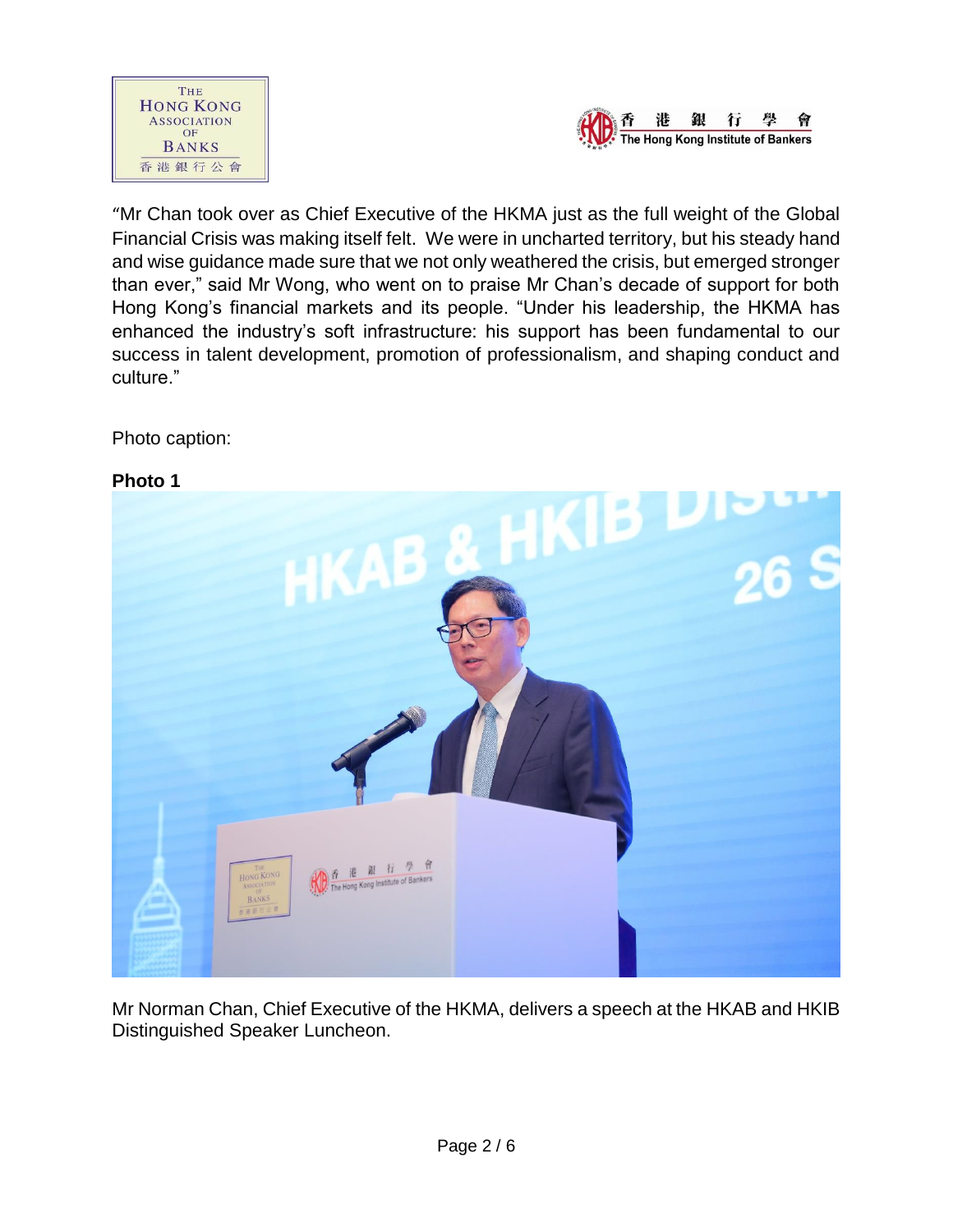





Ms Mary Huen, Chairperson of HKAB (left) and Dr Patrick Fung, Chairman of HKIB (right) present a golf-themed cake to Mr Norman Chan, Chief Executive of the HKMA (middle) at the HKAB and HKIB Distinguished Speaker Luncheon.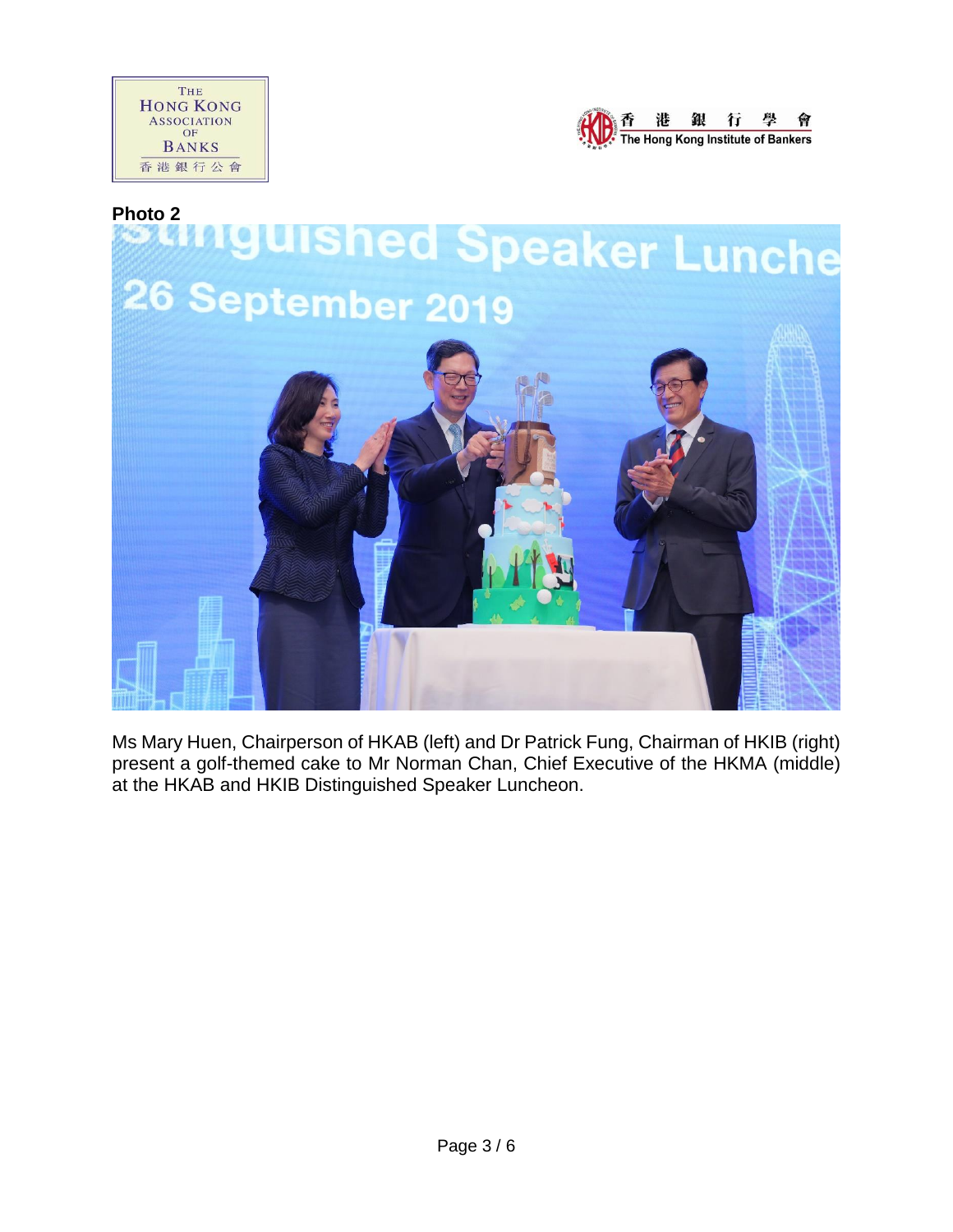



#### **Photo 3**



[left to right] Dr David Wong, Chairman of the Mandatory Provident Fund Schemes Authority (MPFA), Mr Tim Lui, Chairman of the Securities of Futures Commission (SFC), Ms Mary Huen, Chairperson of HKAB, Mr Norman Chan, Chief Executive of the HKMA, Dr Patrick Fung, Chairman of HKIB and Dr Moses Cheng, Chairman of the Insurance Authority (IA) host the champagne toasting ceremony at the HKAB and HKIB Distinguished Speaker Luncheon.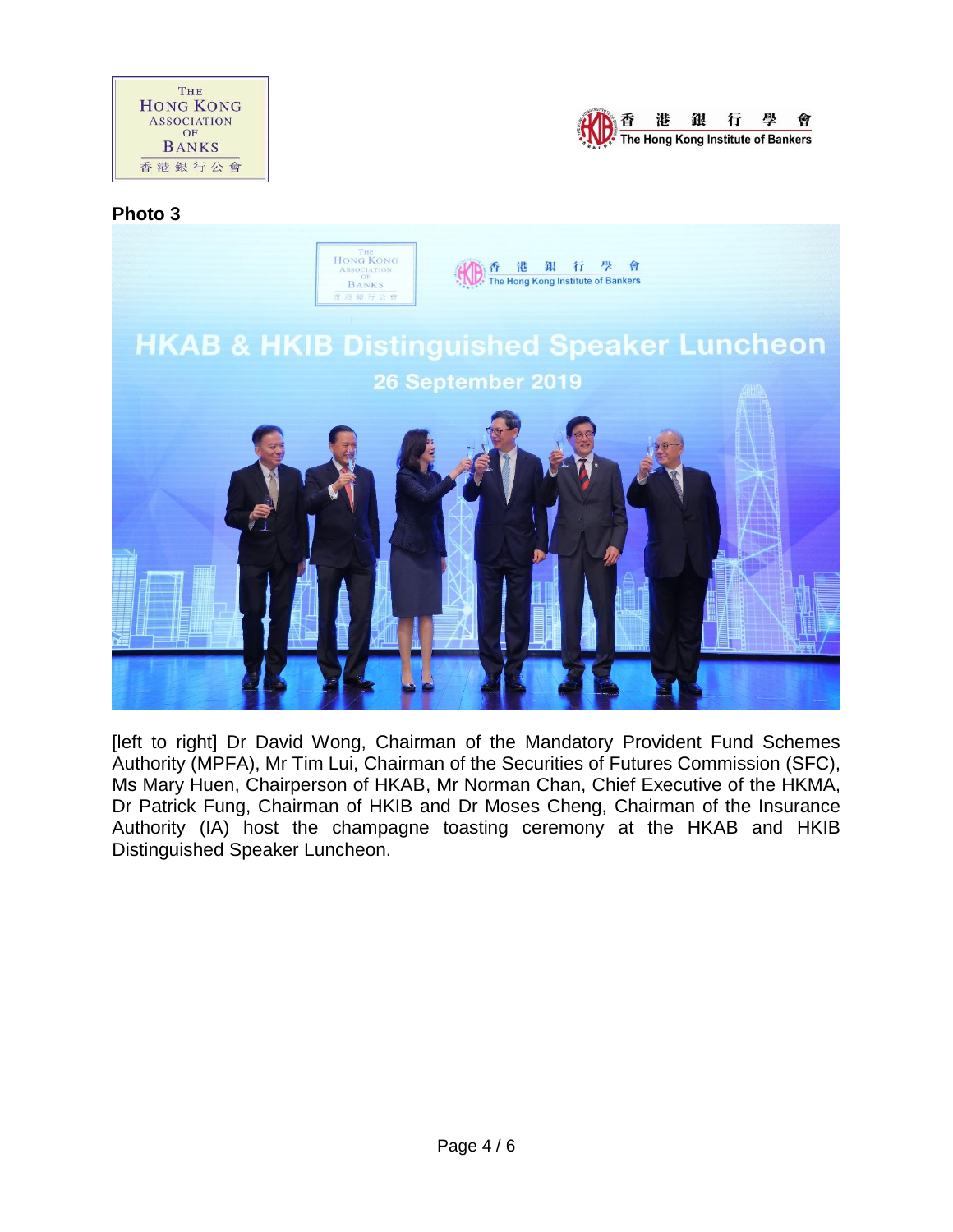



# **Photo 4**



Mr Norman Chan, Chief Executive of the HKMA, Ms Mary Huen, Chairperson of HKAB, Dr Patrick Fung, Chairman of HKIB, representatives of SFC, IA and MPFA and representatives of Hong Kong banking industry at the HKAB and HKIB Distinguished Speaker Luncheon.

-End-